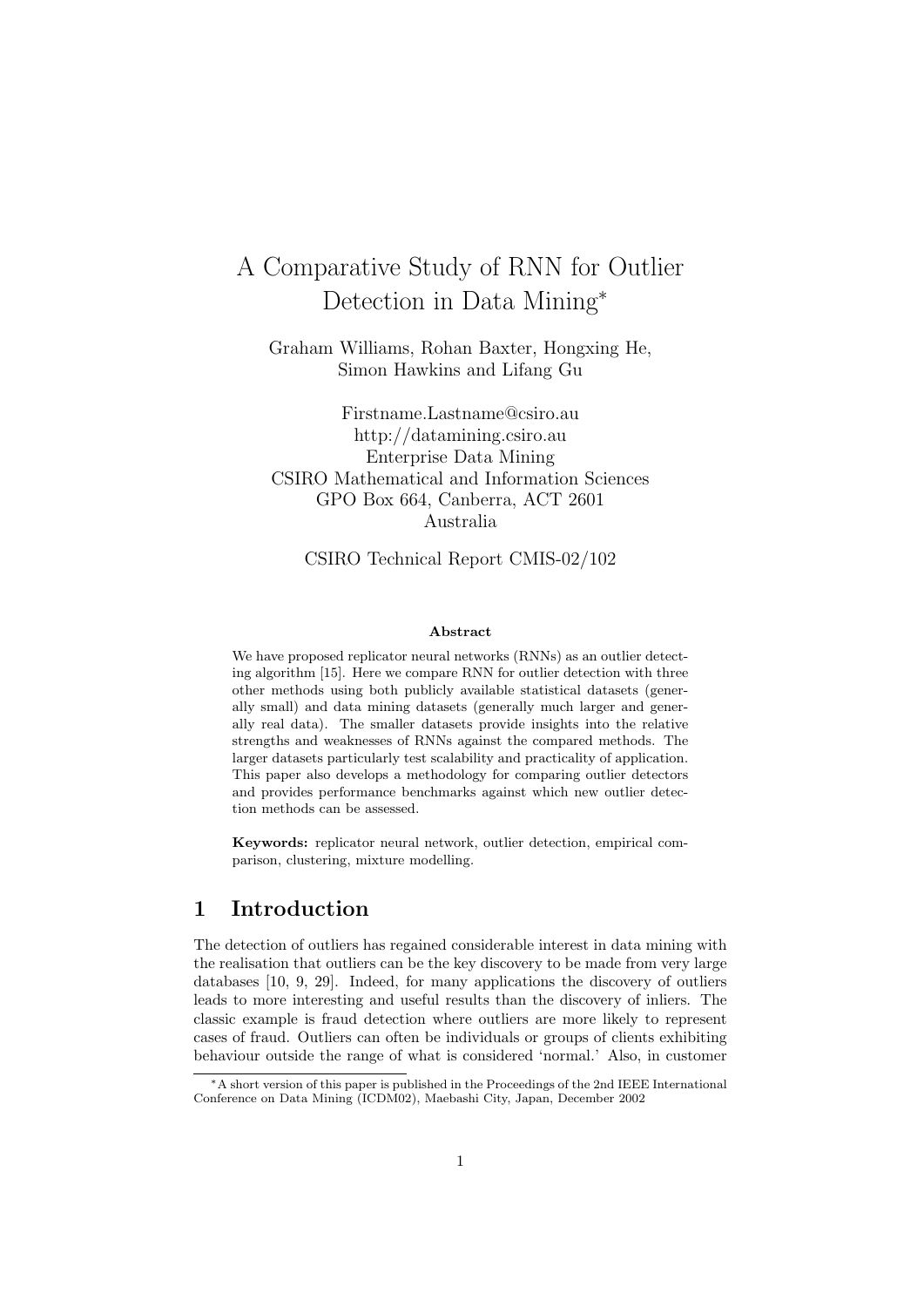relationship management (CRM) and many other consumer databases outliers can often be the most profitable group of customers.

In addition to the specific data mining activities that benefit from outlier detection the crucial task of data cleaning where aberrant data points need to be identified and dealt with appropriately can also benefit. For example, outliers can be removed (where appropriate) or considered separately in regression modelling to improve accuracy. Detected outliers are candidates for aberrant data that may otherwise adversely affect modelling. Identifying them prior to modelling and analysis is important. Studies from statistics have typically considered outliers to be residuals or deviations from a regression or density model of the data:

An outlier is an observation that deviates so much from other observations as to arouse suspicions that it was generated by a different mechanism [13].

We are not aware of previous empirical comparisons of outlier detection methods incorporating both statistical and data mining methods and datasets in the literature. The statistical outlier detection literature, on the other hand, contains many empirical comparisons between alternative methods. Progress is made when publicly available performance benchmarks exist against which new outlier detection methods can be assessed. This has been the case with classifiers in machine learning where benchmark datasets [5] and a standardised comparison methodology [11] allowed the significance of classifier innovation to be properly assessed.

In this paper we focus on establishing the context of our recently proposed replicator neural network (RNN) approach for outlier detection [15]. This approach employs multi-layer perceptron neural networks with three hidden layers and the same number of output neurons and input neurons to model the data. The neural network input variables are also the output variables so that the RNN forms an implicit, compressed model of the data during training. A measure of outlyingness of individuals is then developed as the reconstruction error of individual data points.

For comparison two parametric (from the statistical literature) methods and one non-parametric outlier detection method (from the data mining literature) are used. The RNN method is a non-parametric method.

A priori we expect that parametric and non-parametric methods to perform differently on the test datasets. For example, a datum may not lie far from a very complex model (e.g., a clustering model with many clusters), while it may lie far from a simple model (e.g., a single hyper-ellipsoid cluster model). This leads to the concept of local outliers in the data mining literature [17]. The parametric approach is designed for datasets with a dominating relatively dense convex bulk of data. The empirical comparisons we present here show that RNNs perform adequately in many different situations and particularly well on large datasets. However, we also demonstrate that the parametric approach is still competitive for large datasets.

Another important contribution of this paper is the linkage made between data mining outlier detection methods and statistical outlier detection methods. This linkage and understanding will allow appropriate methods from each to be used where they best suit datasets exhibiting particular characteristics. This understanding also avoids the duplication of already existing methods. Knorr  $et$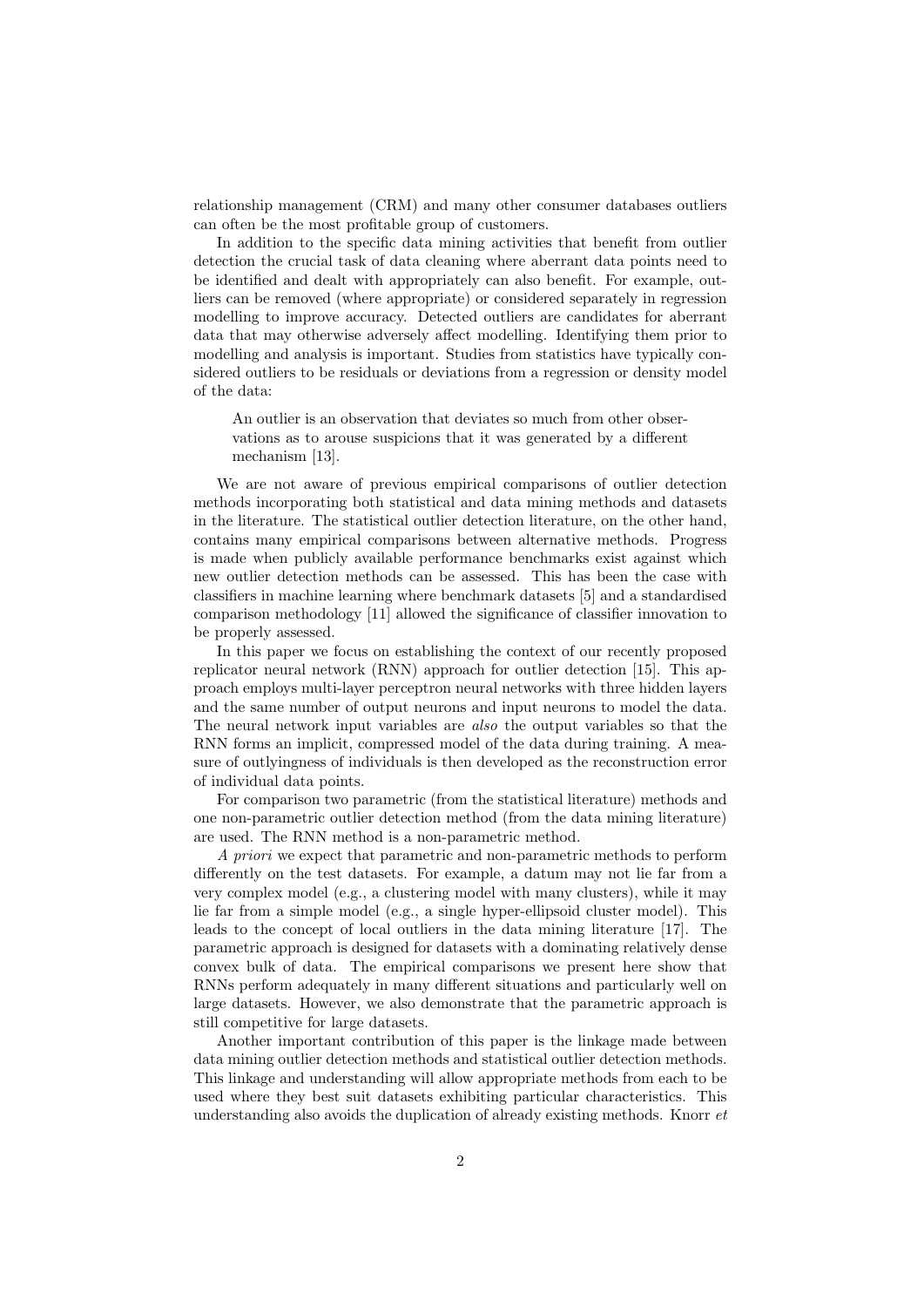al.'s data mining method for outlier detection [21] borrows the Donoho-Stahel estimator from the statistical literature but otherwise we are unaware of other specific linkages between each field. The linkages arise in three ways: (1) methods (2) datasets and (3) evaluation methodology. Despite claims to the contrary in the data mining literature [17] some existing statistical outlier detection methods scale well for large datasets, as we demonstrate in Section 5.

In section 2 we review the RNN outlier detector and then briefly summarise the outlier detectors used for comparison in Section 3. In Section 4 we describe the datasets and experimental design for performing the comparisons. Results from the comparison of RNN to the other three methods are reported in Section 5. Section 6 summarises the results and the contribution of this paper.

## 2 RNNs for Outlier Detection

Replicator neural networks have been used in image and speech processing for their data compression capabilities [6, 16]. We propose using RNNs for outlier detection [15]. An RNN is a variation on the usual regression model where, instead of the input vectors being mapped to the desired output vectors, the input vectors are also used as the output vectors. Thus, the RNN attempts to reproduce the input patterns in the output.

During training RNN weights are adjusted to minimise the mean square error for all training patterns so that common patterns are more likely to be well reproduced by the trained RNN. Consequently those patterns representing outliers are less well reproduced by the trained RNN and have a higher reconstruction error. The reconstruction error is used as the measure of outlyingness of a datum.

The proposed RNN is a feed-forward multi-layer perceptron with three hidden layers sandwiched between the input and output layers which have  $n$  units each, corresponding to the n features of the training data. The number of units in the three hidden layers are chosen experimentally to minimise the average reconstruction error across all training patterns. Figure 1(a), presents a schematic view of the fully connected replicator neural network.

A particular innovation is the activation function used for the middle hidden layer [15]. Instead of the usual sigmoid activation function for this layer (layer 3) a staircase-like function with parameters N (number of steps or activation levels) and  $a_3$  (transition rate from one level to the next) are employed. As  $a_3$  increases the function approaches a true step function, as in Figure 1(b).

This activation function has the effect of dividing continuously distributed data points into a number of discrete valued vectors, providing the data compression that RNNs are known for. For outlier detection the mapping to discrete categories naturally places the data points into a number of clusters.

For scalability the RNN is trained with a smaller training set and then applied to all of the data to evaluate their outlyingness.

For outlier detection we define the Outlier Factor of the ith data record  $OF<sub>i</sub>$  as the average reconstruction error over all features (variables). This is calculated for all data records using the trained RNN to score each data point.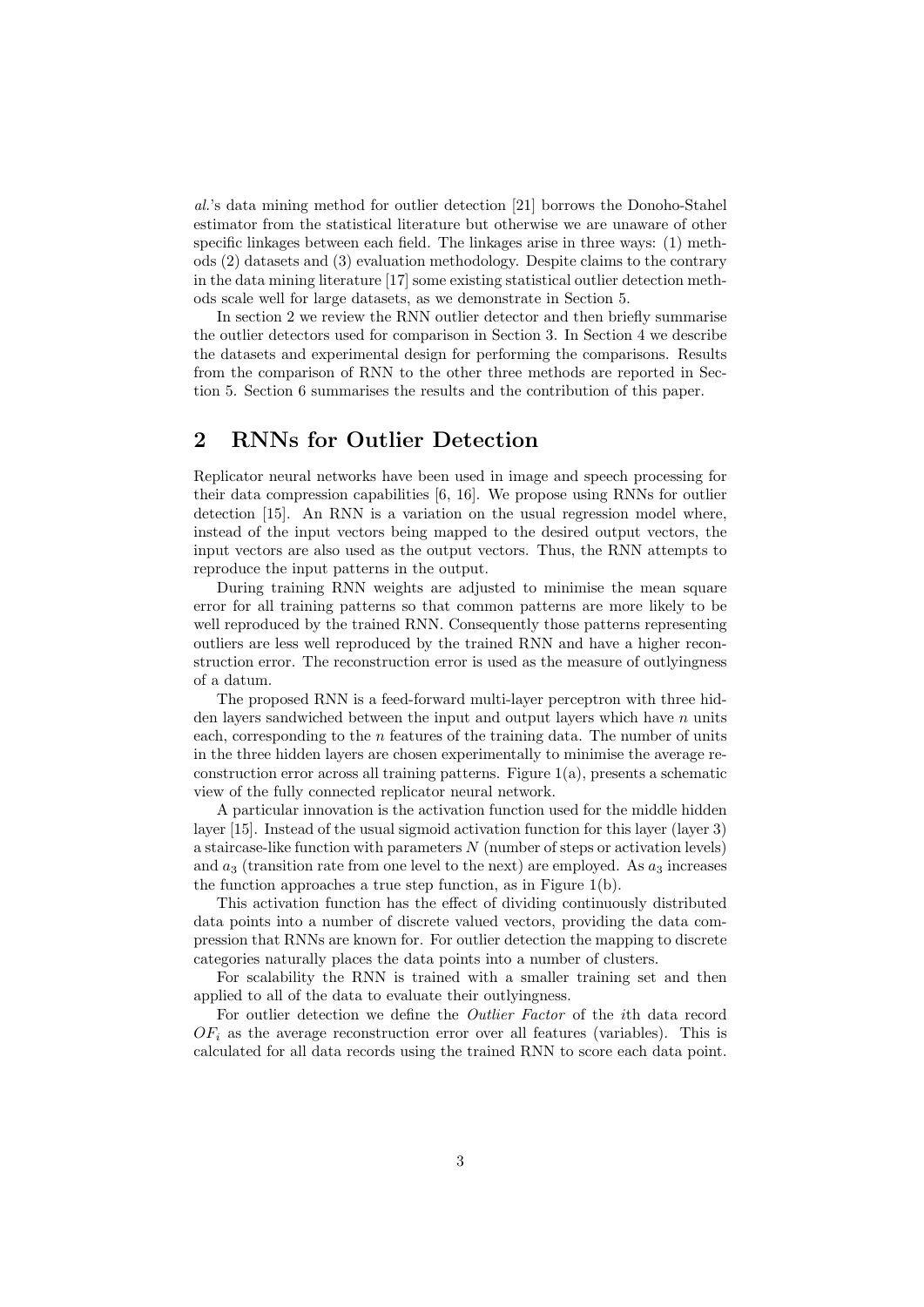

(a) A schematic view of a fully connected replicator neural network.

(b) A representation of the activation function for units in the middle hidden layer of the RNN.  $N$  is 4 and  $a_3$ is 100.

Figure 1: Replicator neural network characteristics [15].

## 3 Comparison of Outlier Detectors

Selection of the other outlier detection methods used in this paper for comparison is based on the availability of implementations and our intent to sample from distinctive approaches.

The three chosen methods are: the Donoho-Stahel estimator [21]; Hadi94 [12]; and MML clustering [25].

Of course, there are many data mining outlier detection methods not included here [22, 18, 20, 19] and also many omitted statistical outlier methods [26, 2, 23, 4, 7]. Many of these methods (not included here) are related to the three included methods and RNNs, often being adapted from clustering methods in one way or another and a full appraisal of this is worth a separate paper.

The Donoho-Stahel outlier detection method uses the outlyingness measure computed by the Donoho-Stahel estimator, which is a robust multivariate estimator of location and scatter [21]. It can be characterised as an 'outlyingnessweighted' estimate of mean and covariance, which downweights any point that is many robust standard deviations away from the sample in some univariate projection.

Hadi94 [12] is a parametric bulk outlier detection method for multivariate data. The method starts with  $g_0 = k + 1$  'good' records, where k is the number of dimensions. The good set is increased one point at a time and the  $k +$ 1 'good' records are selected using a robust estimation method. The mean and covariance matrix of the 'good records' are calculated. The Mahalanobis distance is computed for all the data and the  $g_n = g_{n-1} + 1$  closest data are selected as the 'good records'. This is repeated until the 'good' records contain more than half the dataset, or the Mahalanobis distance of the remaining records is higher than a predefined cut-off value.

For the data mining outlier detector we use the mixture-model clustering algorithm where models are scored using MML inductive inference [25]. The cost of transmitting each datum according to the best mixture model is measured in nits  $(1.6 \text{bits} = 1 \text{ nit})$ . We rank the data in order of highest message length cost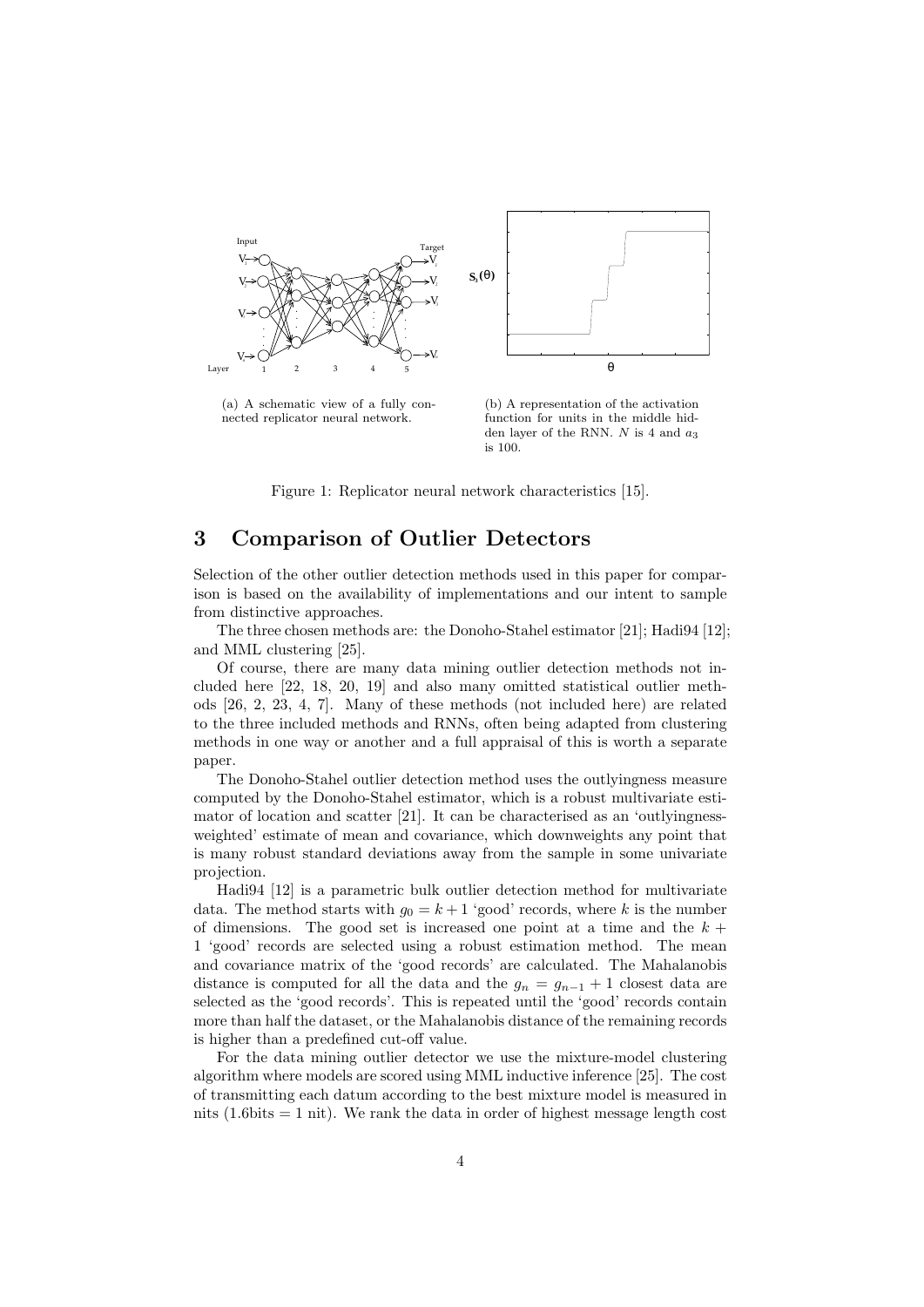to lowest message length cost. The high cost data are 'surprising' according to the model and so are considered as outliers by this method.

## 4 Experimental Design

We now describe and characterise the test datasets used for our comparison. Each outlier detection method has a bias toward its own implicit or explicit model of outlier determination. A variety of datasets are needed to explore the differing bias of the methods and to begin to develop an understanding of the appropriateness of each method for particular characteristics of data sets.

The statistical outlier detection literature has considered three qualitative types of outliers. *Cluster outliers* occur in small low variance clusters. The 'low variance' is relative to the variance of the bulk of the data. Radial outliers occur in a plane out from the major axis of the bulk of the data. If the bulk of data occurs in an elongated ellipse then radial outliers will lie on the major axis of that ellipse but separated from and less densely packed than the bulk of data. Scattered outliers occur randomly scattered about the bulk of data.

The datasets contain different combinations of outliers from these three outlier categories. We refer to the proportion of outliers in a data set as the contamination level of the data set and look for datasets that exhibit different proportions of outliers. The statistical literature typically considers contamination levels of up to 40% whereas the data mining literature typically considers contamination levels of at least an order of magnitude less  $(< 4\%)$ . The lower contamination levels are typical of the types of outliers we expect to identify in data mining, where, for example, fraudulent behaviour is often very rare (and even as low as  $1\%$  or less). Identifying  $40\%$  of a very large dataset as outliers is unlikely to provide useful insights into these rare, yet very significant, groups.

The datasets from the statistical literature used in this paper are listed in Table 1. A description of the original source of the datasets and the datasets themselves are found in [27]. These datasets are used throughout the statistical outlier detection literature. The data mining datasets used are listed in Table 2.

| Dataset          | Records          | Dimensions                  | Outliers       | %  | $\frac{n}{k}$ | Outlier                       |
|------------------|------------------|-----------------------------|----------------|----|---------------|-------------------------------|
|                  | $\boldsymbol{n}$ | $\boldsymbol{k}$            |                |    |               | Description                   |
| HBK              | 75               | 4                           | 14             | 21 | 19            | Small cluster with some scat- |
|                  |                  |                             |                |    |               | tered.                        |
| Wood             | 20               | 6                           | 4              | 20 | 3             | Radial (on axis) and in a     |
|                  |                  |                             |                |    |               | small cluster.                |
| Milk             | 85               | 8                           | 17             | 20 | 11            | Radial with some scattered    |
|                  |                  |                             |                |    |               | off the main axis.            |
| Hertzsprung      | 47               | $\mathcal{D}_{\mathcal{L}}$ | 7              | 15 | 24            | Some scattered and some in    |
|                  |                  |                             |                |    |               | a cluster.                    |
| <b>Stackloss</b> | 21               | $\overline{4}$              | $\overline{4}$ | 19 | 5             | Scattered.                    |

Table 1: Statistical outlier detection test datasets [27].

We can observe that outliers from the statistical datasets arise from measurement errors or data-entry errors, while the outliers in the selected data mining datasets are semantically distinct categories. Thus, for example, the breast cancer data has non-malignant and malignant measurements and the malignant measurements are viewed as outliers. The intrusion dataset identifies successful Internet intrusions. Intrusions are identified as exploiting one of the possible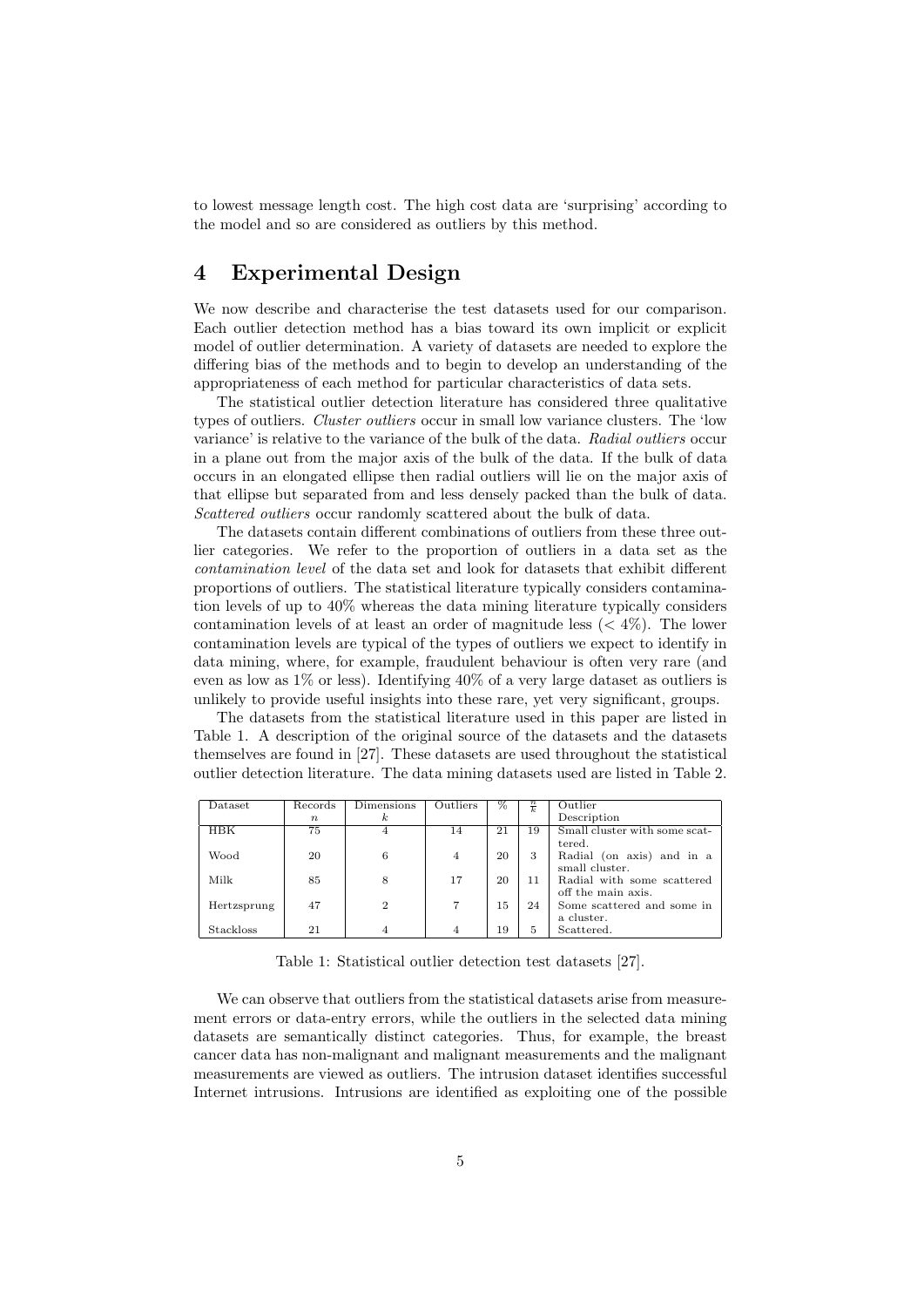| Dataset              | Records     | Dimensions | Outliers | %                        | $\frac{n}{k}$ | Outlier                  |
|----------------------|-------------|------------|----------|--------------------------|---------------|--------------------------|
|                      | $n_{\cdot}$ | k.         |          |                          |               | Description              |
| <b>Breast Cancer</b> | 683         | 9          | 239      | 35                       | 76            | Scattered.               |
| http                 | 567497      | 3          | 2211     | 0.4                      | 200K          | Small separate cluster.  |
| smtp                 | 95156       | 3          | 30       | 0.03                     | 30K           | Scattered and outlying   |
|                      |             |            |          |                          |               | but also some between    |
|                      |             |            |          |                          |               | two elongated different  |
|                      |             |            |          |                          |               | sized clusters.          |
| $ftp-data$           | 30464       | 3          | 722      | $\mathfrak{D}_{1}^{(1)}$ | 10K           | Outlying cluster<br>and  |
|                      |             |            |          |                          |               | some scattered.          |
| other                | 5858        | 3          | 98       | $\overline{2}$           | 2K            | both<br>Two<br>clusters, |
|                      |             |            |          |                          |               | overlapping with<br>non- |
|                      |             |            |          |                          |               | intrusion data.          |
| ftp                  | 4091        | 3          | 316      | 8                        | 1K.           | Scattered outlying and a |
|                      |             |            |          |                          |               | cluster.                 |

Table 2: Data mining outlier detection test datasets [3]. The top 5 are intrusion detection from web log data set as described in [31].

vulnerabilities, such as http and ftp. Successful intrusions are considered outliers in these datasets.

It would have been preferable to include more data mining datasets for assessing outlier detection. The KDD intrusion dataset is included because it is publicly available and has been used previously in the data mining literature [31, 30]. Knorr et al. [21] use NHL player statistics but refer only to a web site publishing these statistics, not the actual dataset used. Most other data mining papers use simulation studies rather than real world datasets. We are currently evaluating ForestCover and SatImage datasets from the KDD repository [3] for later inclusion into our comparisons.<sup>1</sup>

We provide a visualisation of these datasets in Section 5 using the visualisation tool xgobi [28]. It is important to note that we subjectively select projections for this paper to highlight the outlier records. From our experiences we observe that for some datasets most random projections show the outlier records distinct from the bulk of the data, while for other (typically higher dimensional) datasets, we explore many projections before finding one that highlights the outliers.

## 5 Experimental Results

We discuss here results from a selection of the test datasets we have employed to evaluate the performance of the RNN approach to outlier detection. We begin with the smaller statistical datasets to illustrate RNN's apparent abilities and limitations on traditional statistical outlier datasets. We then demonstrate RNN on two data mining datasets, the first being the smaller breast cancer dataset and the second collection being the very much larger network intrusion dataset. On this latter dataset we see RNN performing quite well.

#### 5.1 HBK

The HBK dataset is an artificially constructed dataset [14] with 14 outliers. Regression approaches to outlier detection tend to find only the first 10 as

 $^{\mathrm{1}}\text{We}$  are also collecting data sets for outlier detection and making them available at  $\texttt{http:}$ //datamining.csiro.au/outliers.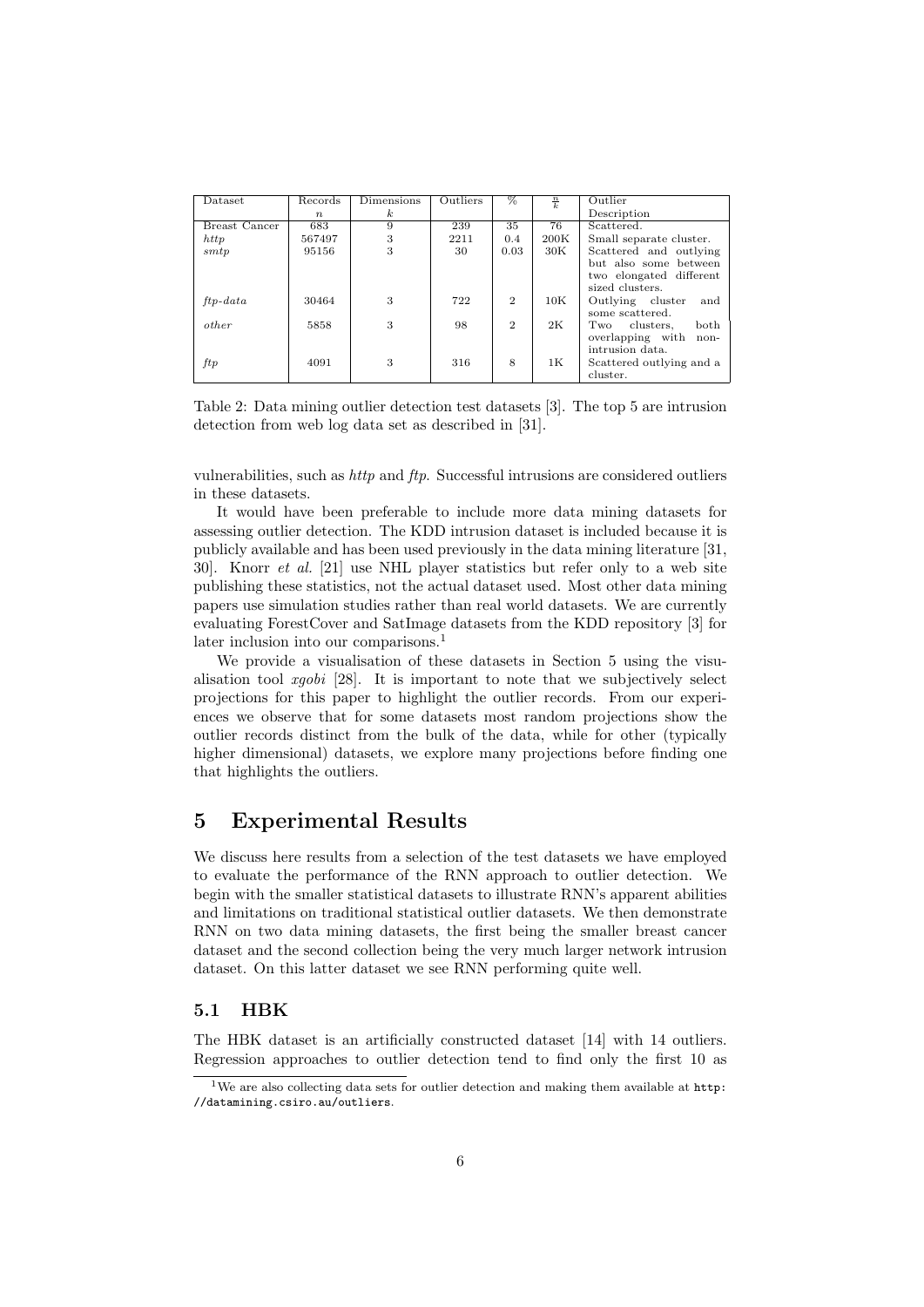outliers. Data points 1-10 are "bad leverage" points—they lie far away from the centre of the good points and from the regression plane. Data points 11-14 are good leverage points—although they lie far away from the bulk of the data they still lie close to the regression plane.

Figure 2 provides a visualisation of the outliers for the HBK dataset. The outlier records are well-separated from the bulk of the data and so we may expect the outlier detection methods to easily distinguish the outliers.



Figure 2: Visualisation of the HBK dataset using xgobi. The 14 outliers are quite distinct (note that in this visualisation data points 4, 5, and 7 overlap).

| Donoho-Stahel  |        | Hadi94                  |                | MML Clustering |            |                         | <b>RNN</b>              |         |                |
|----------------|--------|-------------------------|----------------|----------------|------------|-------------------------|-------------------------|---------|----------------|
| Datum          | Mahal- | Datum                   | Mahal-         | Datum          | $M$ essage | Clust.                  | Datum                   | Outlier | Clust.         |
| Index          | anobis | Index                   | anobis         | Index          | Length     | Memb.                   | Index                   | Factor  | Memb.          |
|                | Dist.  |                         | Dist.          |                | (nits)     |                         |                         |         |                |
| 14             | 1734   | 14                      | 1407           | 12             | 19.6       | $\overline{1}$          | 14                      | 0.23432 | $\overline{1}$ |
| $\overline{4}$ | 1640   | $\overline{4}$          | 1281           | 14             | 19.0       | 1                       | 12                      | 0.20816 |                |
| 3              | 1637   | 5                       | 1278           | 13             | 18.9       | 1                       | 13                      | 0.18869 |                |
| 5              | 1637   | 3                       | 1276           | 11             | 17.7       | 1                       | 11                      | 0.17998 |                |
| 9              | 1586   | 9                       | 1236           | $\overline{4}$ | 17.0       | 3                       | 7                       | 0.13110 |                |
| 7              | 1582   | 7                       | 1235           | 53             | 16.5       | $\overline{2}$          | 6                       | 0.12417 |                |
| 10             | 1550   | 12                      | 1202           | 7              | 16.4       | 3                       | 8                       | 0.12076 |                |
| 6              | 1500   | 10                      | 1201           | 47             | 16.4       | $\overline{2}$          | 3                       | 0.11833 |                |
| $\mathbf{z}$   | 1498   | в                       | 1175           | 68             | 16.0       | $\overline{2}$          | $\mathbf{1}$            | 0.11612 |                |
| 8              | 1489   | $\overline{\mathbf{2}}$ | 1166           | 62             | 15.8       | $\overline{\mathbf{2}}$ | $\overline{\mathbf{2}}$ | 0.10500 |                |
| 12             | 1466   | R                       | 1158           | 60             | 15.8       | $\overline{\mathbf{2}}$ | 10                      | 0.10167 |                |
| 13             | 1406   | 13                      | 1150           | 34             | 15.8       | $\overline{\mathbf{2}}$ | 5                       | 0.09918 |                |
| $\mathbf{1}$   | 1403   | 11                      | 1122           | 43             | 15.7       | $\overline{\mathbf{2}}$ | 16                      | 0.08828 | 3              |
| 11             | 1370   | 1                       | 1096           | 27             | 15.7       | $\overline{2}$          | 49                      | 0.08620 | 3              |
| 53             | 14     | 53                      | 8              | 49             | 15.6       | $\mathbf 2$             | $\overline{4}$          | 0.08317 |                |
| 47             | 10     | 47                      | 6              | 16             | 15.6       | $\,2$                   | 9                       | 0.08293 |                |
| 68             | 8      | 68                      | 5              | 1              | 15.5       | 3                       | 20                      | 0.08079 | 3              |
| 75             | 7      | 43                      | 5              | 38             | 15.5       | $\overline{2}$          | 51                      | 0.07533 | 3              |
| 43             |        | 34                      | $\overline{4}$ | 20             | 15.5       | $\overline{2}$          | 21                      | 0.07484 | 3              |
| 70             | 6      | 60                      | $\overline{4}$ | 61             | 15.4       | $\overline{2}$          | 31                      | 0.07397 | 3              |

Table 3: Top 20 outliers for Donoho-Stahel, Hadi94, MML Clustering and RNN on the HBK dataset. 'True' outliers are in bold. There are 14 outliers indexed ..14.

The results from the outlier detection methods for the HBK dataset are summarised in Table 3. Donoho-Stahel and Hadi94 rank the 14 outliers in the top 14 places and the distance measures dramatically distinguish the outliers from the remainder of the records. MML clustering does less well. It identifies the scattered outliers but the outlier records occurring in a compact cluster are not ranked as outliers. This is because their compact occurrence leads to a small description length. RNN has the 14 outliers in the top 16 places and has placed all the true outliers in a single cluster.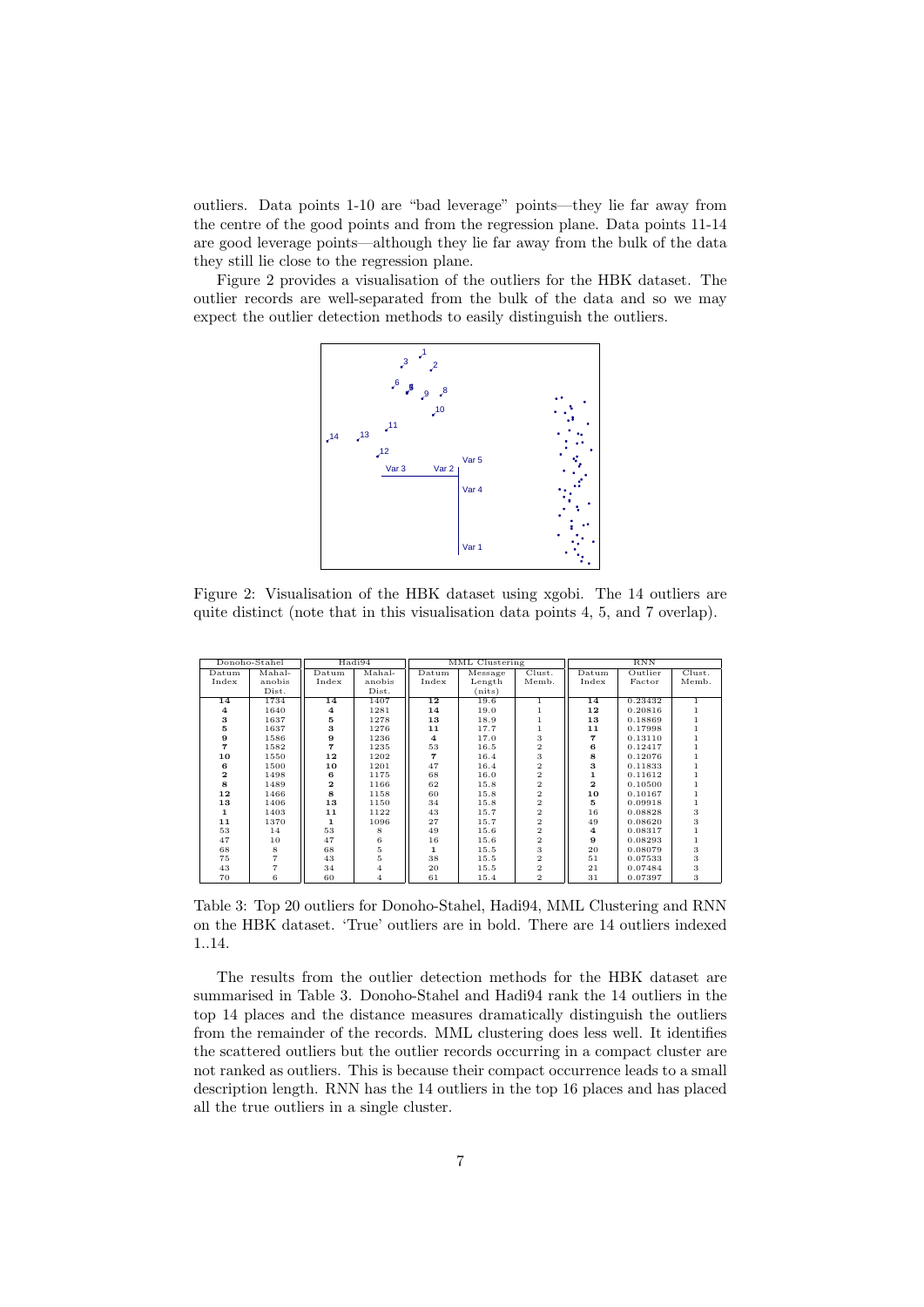#### 5.2 Wood Data

The Wood dataset consists of 20 observations [8] with data points 4, 6, 8, and 19 being outliers [27]. The outliers are said not to be easily identifiable by observation [27], although our xgobi exploration identifies them. Figure 3 is a visualisation of the outliers for the Wood dataset.



Figure 3: Visualisation of Wood dataset using xgobi. The outlier records are labelled 4, 6, 8 and 19.

| Donoho-Stahel  |                | Hadi94         |        | MML Clustering |         |                | RNN Clustering |         |                |
|----------------|----------------|----------------|--------|----------------|---------|----------------|----------------|---------|----------------|
| Datum          | Mahal-         | Datum          | Mahal- | Datum          | Message | Clust.         | Datum          | Outlier | Clust.         |
| Index          | anobis         | Index          | anobis | Index          | Length  | Memb.          | Index          | Factor  | Memb.          |
|                | Dist.          |                | Dist.  |                | (nits)  |                |                |         |                |
| 19             | 1936           | $\overline{7}$ | 2.0    | 10             | 47.5    | $\mathbf{1}$   | 13             | 0.30676 | $\Omega$       |
| в              | 1466           | 11             | 0.9    | 12             | 46.9    |                | 10             | 0.18307 | O              |
| 8              | 1464           | 16             | 0.7    | 20             | 46.7    |                | в              | 0.14933 |                |
| $\overline{a}$ | 1126           | 9              | 0.7    | 11             | 46.1    |                | 9              | 0.14332 | 16             |
| 11             | 58             | 12             | 0.6    |                | 46.0    |                | 20             | 0.14274 | $\Omega$       |
|                | 50             | 10             | 0.6    | 13             | 46.0    |                | 12             | 0.13029 | $\Omega$       |
| 16             | 42             | 19             | 0.4    |                | 45.7    |                | 19             | 0.12641 | $\overline{2}$ |
| 5              | 7              | 17             | 0.4    | 9              | 45.6    |                | 7              | 0.11887 |                |
| 12             |                | 18             | 0.4    | 17             | 45.5    |                | $\overline{4}$ | 0.11841 |                |
| 14             | 7              | 3              | 0.4    | 18             | 45.3    |                | 18             | 0.11706 | O              |
| 10             | 7              | 20             | 0.4    | 3              | 44.9    |                | 16             | 0.11491 |                |
| 9              | 6              |                | 0.4    | 16             | 44.9    |                | 11             | 0.08777 |                |
|                | 6              | 13             | 0.3    | $\overline{2}$ | 44.7    |                |                | 0.07806 |                |
| 3              | 6              | 8              | 0.3    | 14             | 44.6    |                | 5              | 0.07366 |                |
| 18             | 6              | 5              | 0.3    | 5              | 44.5    |                | 15             | 0.07244 |                |
| 17             | 5              | в              | 0.3    | 15             | 44.4    | 1              | 17             | 0.06625 |                |
| 20             | 4              | 14             | 0.3    | 4              | 40.0    | $\overline{2}$ | 14             | 0.05840 |                |
| 15             | 4              | 4              | 0.3    | 19             | 38.7    | $\overline{2}$ | $\overline{2}$ | 0.05223 |                |
| 13             | 4              | 15             | 0.2    | 8              | 38.1    | $\overline{2}$ | 8              | 0.05161 | 3              |
| 2              | $\overline{2}$ | 2              | 0.1    | 6              | 37.2    | $\overline{2}$ | 3              | 0.04257 | 0              |

Table 4: Top 20 outliers for Donoho-Stahel, Hadi94, MML Clustering and RNN on the Wood dataset. 'True' outliers are in bold. The 4 true outliers are , 6, 8, 19.

The results from the outlier detection methods for the Wood dataset are summarised in Table 4. Donoho-Stahel clearly identifies the four outlier records, while Hadi94, RNN and MML all struggle to identify them.

The difference between Donoho-Stahel and Hadi94 is interesting and can be explained by their different estimates of scatter (or covariance). Donoho-Stahel's estimate of covariance is more compact (leading to a smaller ellipsoid around the estimated data centre). This result empirically suggests Donoho-Stahel's improved robustness with high dimensional datasets relative to Hadi94.

MML clustering has considerable difficulty in identifying the outliers according to description length and it ranks the true outliers last! The cluster membership column allows an interpretation of what has happened. MML clustering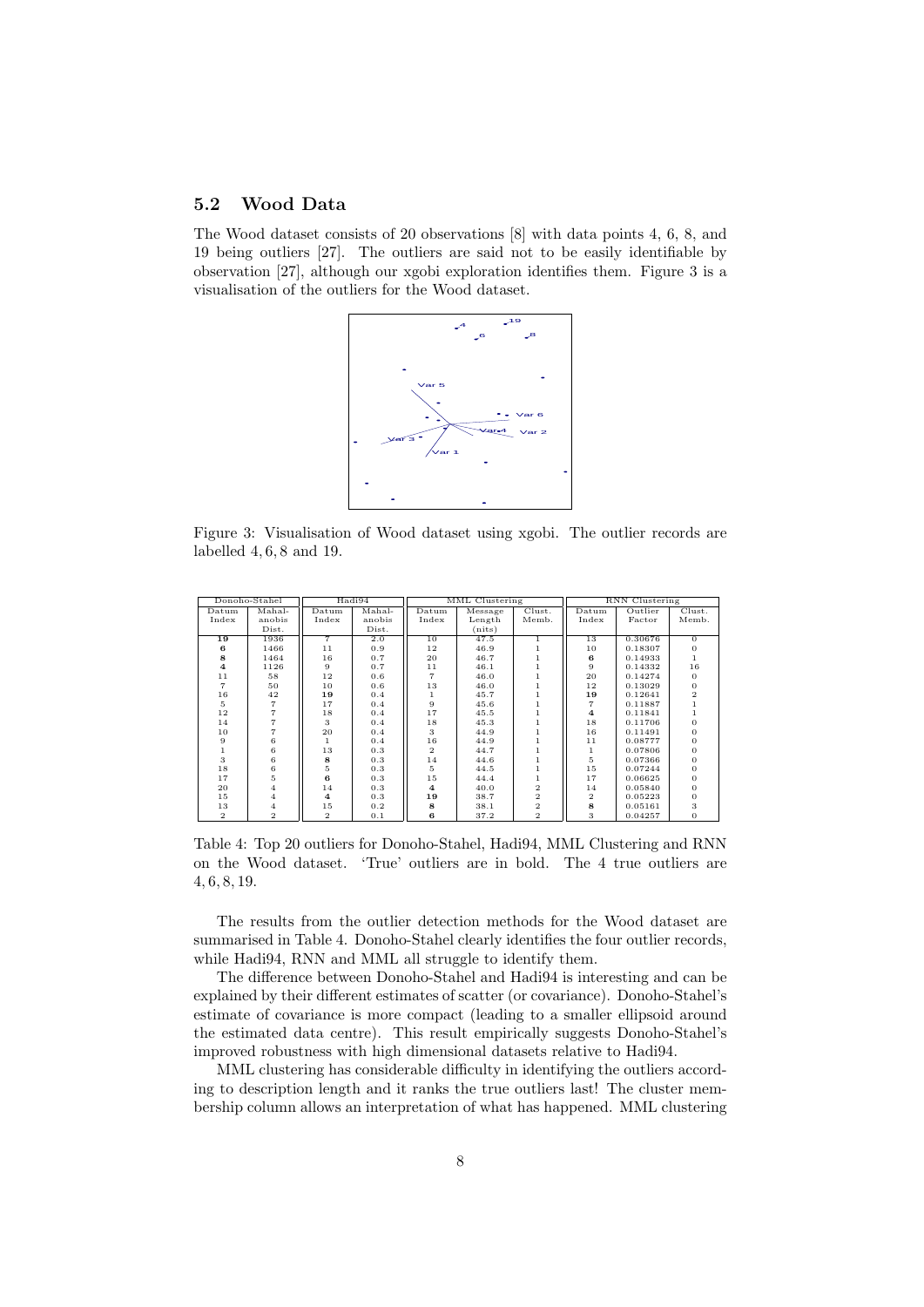puts the outlier records in their own low variance cluster and so the records are described easily at low information cost. Identifying outliers by rank using data description length with MML clustering does not work for low variance cluster outliers.

For RNN, the cluster membership column again allows an interpretation of what has happened. Most of the data belong to cluster 0, while the outliers belong to various other clusters. Similarly to MML clustering, the outliers can, however, be identified by interpreting the clusters.

#### 5.3 Wisconsin Breast Cancer Dataset

The Wisconsin breast cancer dataset was obtained from the University of Wisconsin Hospitals, Madison from Dr. William H. Wolberg [24]. It contains 683 records of which 239 are being treated as outliers.

Our initial exploration of this dataset found that all the methods except Donoho-Stahel have little difficulty identifying the outliers. So we sampled the original dataset to generate datasets with differing contamination levels (number of malignant observations) ranging from 8.07% to 35% to investigate the performance of the methods with differing contamination levels. Figure 4 is a visualisation of the outliers for this dataset.



Figure 4: Visualisation of Breast Cancer dataset using xgobi. Malignant data are shown as grey crosses.

Figure 5 shows the coverage of outliers by the Hadi94 method versus percentage observations for various level of contamination. The performance of Hadi94 degrades as the level of contamination increases, as one would expect. The results for the MML clustering method and the RNN method track the Hadi94 method closely and are not shown here.

The Donoho-Stahel method does not do any better than a random ranking of the outlyingness of the data. Investigating further we find that the robust estimate of location and scatter is quite different to that of Hadi94 and obviously less successful.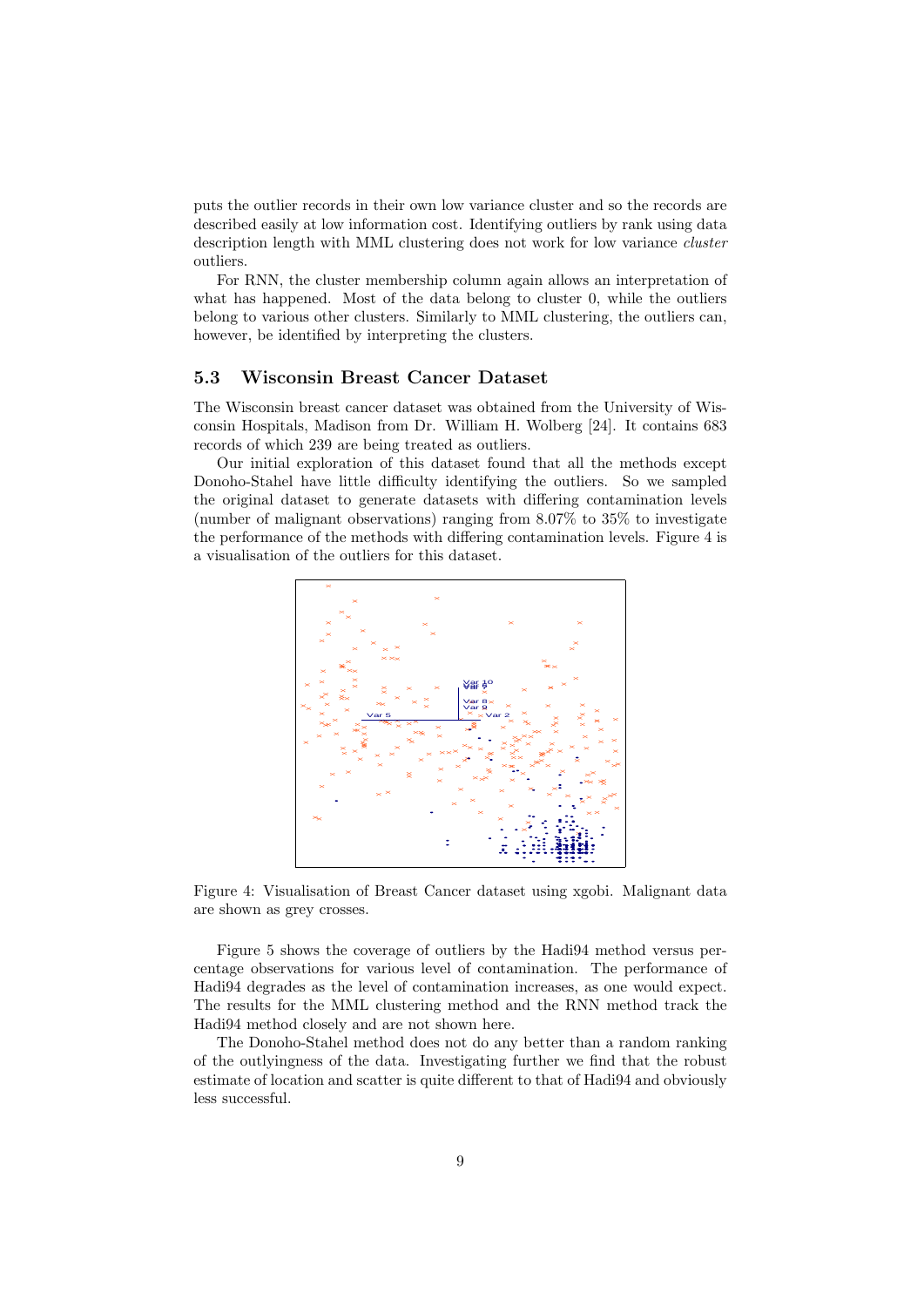

Figure 5: Hadi94 outlier performance as outlier contamination varies

#### 5.4 Network Intrusion Detection

The network intrusion dataset comes from the 1999 KDD Cup network intrusion detection competition [1]. The dataset records contain information about a network connection, including bytes transfered and type of connection. Each event in the original dataset of nearly 5 million events is labelled as an intrusion or not an intrusion.

We follow the experimental technique employed in [31, 30] to construct suitable datasets for outlier detection and to rank all data points with an outlier measure. We select four of the 41 original attributes (service, duration, src\_bytes, dst bytes). These attributes are thought to be the most important features [31]. Service is a categorical feature while the other three are continuous features.

The original dataset contained 4,898,431 data records, including 3,925,651 attacks (80.1%). This high rate is too large for attacks to be considered outliers. Therefore, following [31], we produced a subset consisting of 703,066 data records including 3,377 attacks (0.48%). The subset consists of those records having a positive value for the *logged\_in* variable in the original dataset.

The dataset was then divided into five subsets according to the five values of the service variable (other, http, smtp, ftp, and ftp-data). The aim is to then identify intrusions within each of the categories by identifying outliers.

The visualisation of the datasets is presented in Figure 6. For the other dataset (Figure  $6(a)$ ) half the attacks are occurring in a distinct outlying cluster, while the other half are embedded among normal events. For the http dataset intrusions occur in a small cluster separated from the bulk of the data. For the *smtp*, ftp, and ftp-data datasets most intrusions also appear quite separated from the bulk of the data, in the views we generated using xgobi.

Figure 7 summarises the results for the four methods on the five datasets.

For the other dataset RNN finds the first 40 outliers long before any of the other methods. All the methods need to see more than 60% of the observations before including 80 of the total (98) outliers in their rankings. This suggests there is low separation between the bulk of the data and the outliers, as corroborated by Figure 6(a).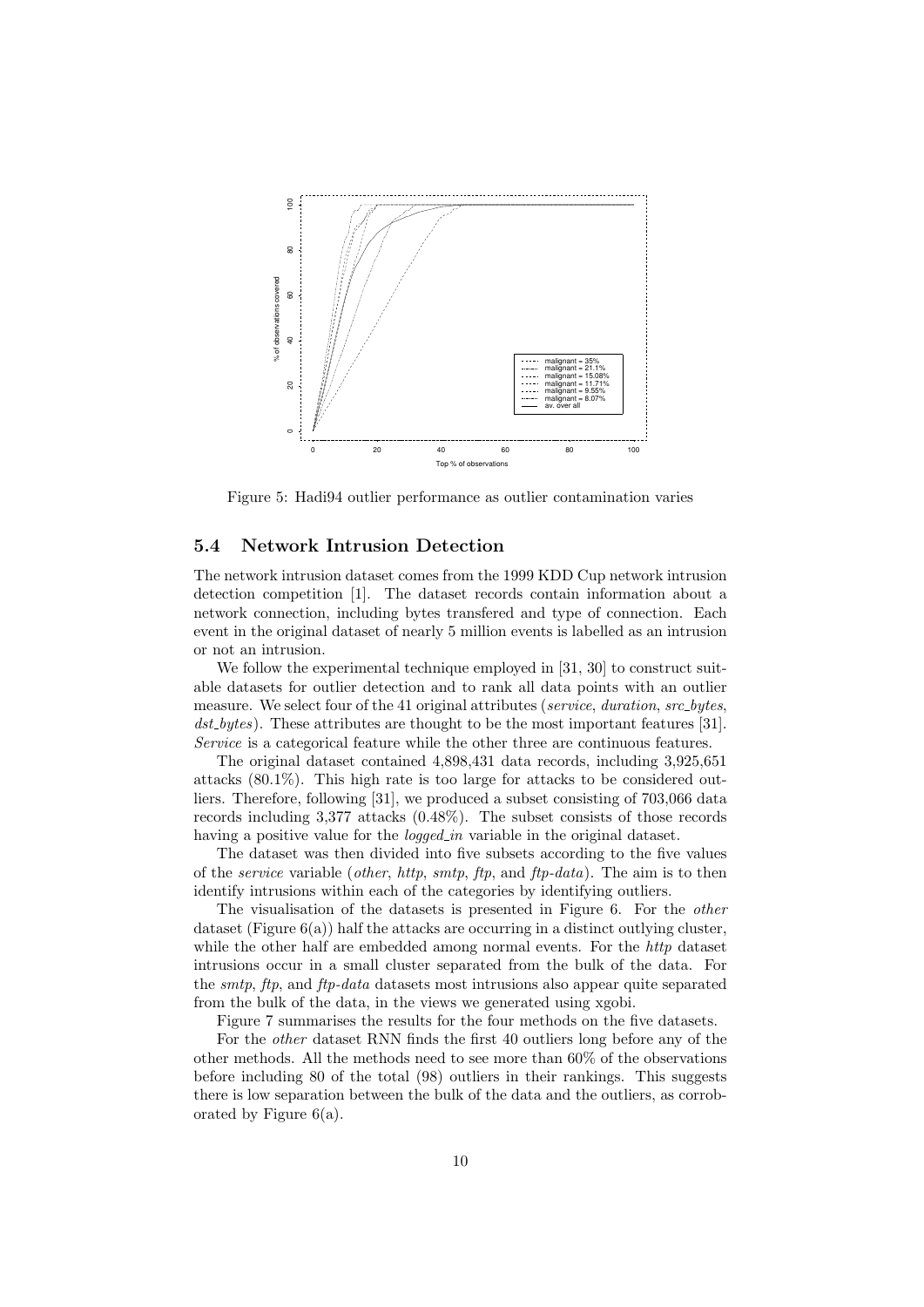

Figure 6: Visualisation of the KDD cup network intrusion datasets using xgobi.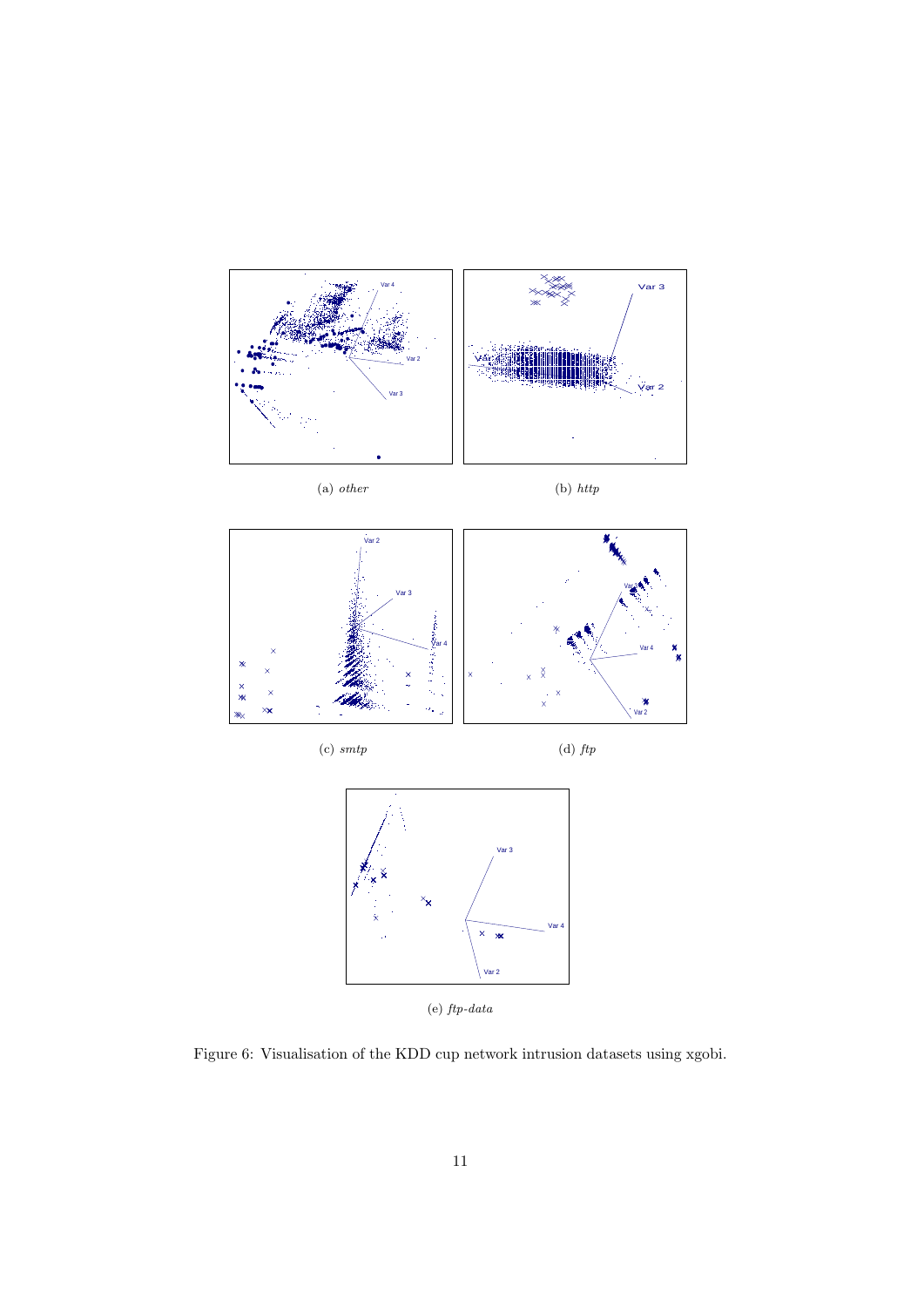

Figure 7: Percentage of intrusions detected plotted against the percentage of data ranked according to the outlier measure for the five KDD intrusion datasets. Figure 7: Percentage of intrusions detected plotted against the percentage of data ranked according to the outlier measure for the five KDD intrusion datasets.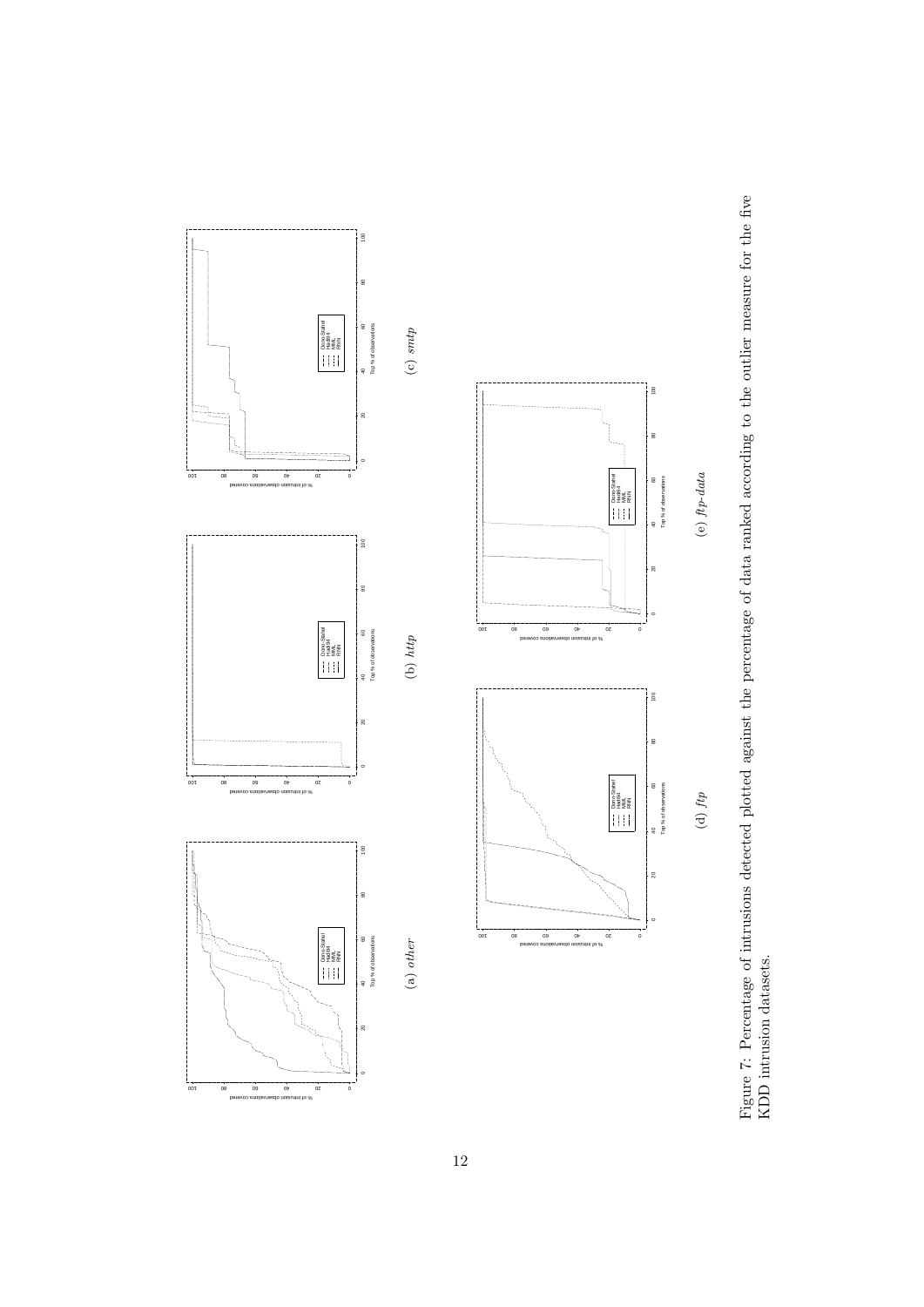For the http dataset the performance of Donoho-Stahel, Hadi94 and RNN cannot be distinguished. MML clustering needs to see an extra 10% of the data before including all the intrusions.

For the smtp dataset the performances of Donoho-Stahel, Hadi94 and MML trend very similarly while RNN needs to see nearly all of the data to identify the last 40% of the intrusions.

For the ftp dataset the performances of Donoho-Stahel and Hadi94 trend very similarly. RNN needs to see  $\approx 20\%$  more of the data to identify most of the intrusions. MML clustering does not do much better than random in ranking the intrusions above normal events. Only some intrusions are scattered, while the remainder lie in clusters of a similar shape to the normal events.

Finally, for the ftp-data dataset Donoho-Stahel performs the best. RNN needs to see 20% more of the data. Hadi94 needs to see another 20% more. The MML curve is below the  $y = x$  curve (which would arise if a method randomly ranked the outlyingness of the data), indicating that the intrusions have been placed in low variance clusters requiring small description lengths.

## 6 Discussion and Conclusion

The main contributions of this paper are:

- Empirical evaluation of the RNN approach for outlier detection;
- Understanding and categorising some publicly available benchmark datasets for testing outlier detection algorithms.
- Comparing the performance of three different outlier detection methods from the statistical and data mining literatures with RNN.
- Using outlier categories: *cluster*, *radial* and *scattered* and contamination levels to characterise the difficulty of the outlier detection task for large data mining datasets (as well as the usual statistical test datasets).

We conclude that the statistical outlier detection method, Hadi94, scales well and performs well on large and complex datasets. The Donoho-Stahel method matches the performance of the Hadi94 method in general except for the breast cancer dataset. Since this dataset is relatively large in size  $(n = 664)$ and dimension  $(k = 9)$ , this suggests that the Donoho-Stahel method does not handle this combination of large  $n$  and large  $k$  well. We plan to investigate whether the Donoho-Stahel method's performance can be improved by using different heuristics for the number of sub-samples used by the sub-sampling algorithm (described in Section 2).

The MML clustering method works well for scattered outliers. For cluster outliers, the user needs to look for small population clusters and then treat them as outliers, rather than just use the ranked description length method (as was used here).

The RNN method performed satisfactorily for both small and large datasets. It was of interest that it performed well on the small datasets at all since neural network methods often have difficulty with such smaller datasets. Its performance appears to degrade with datasets containing *radial* outliers and so it is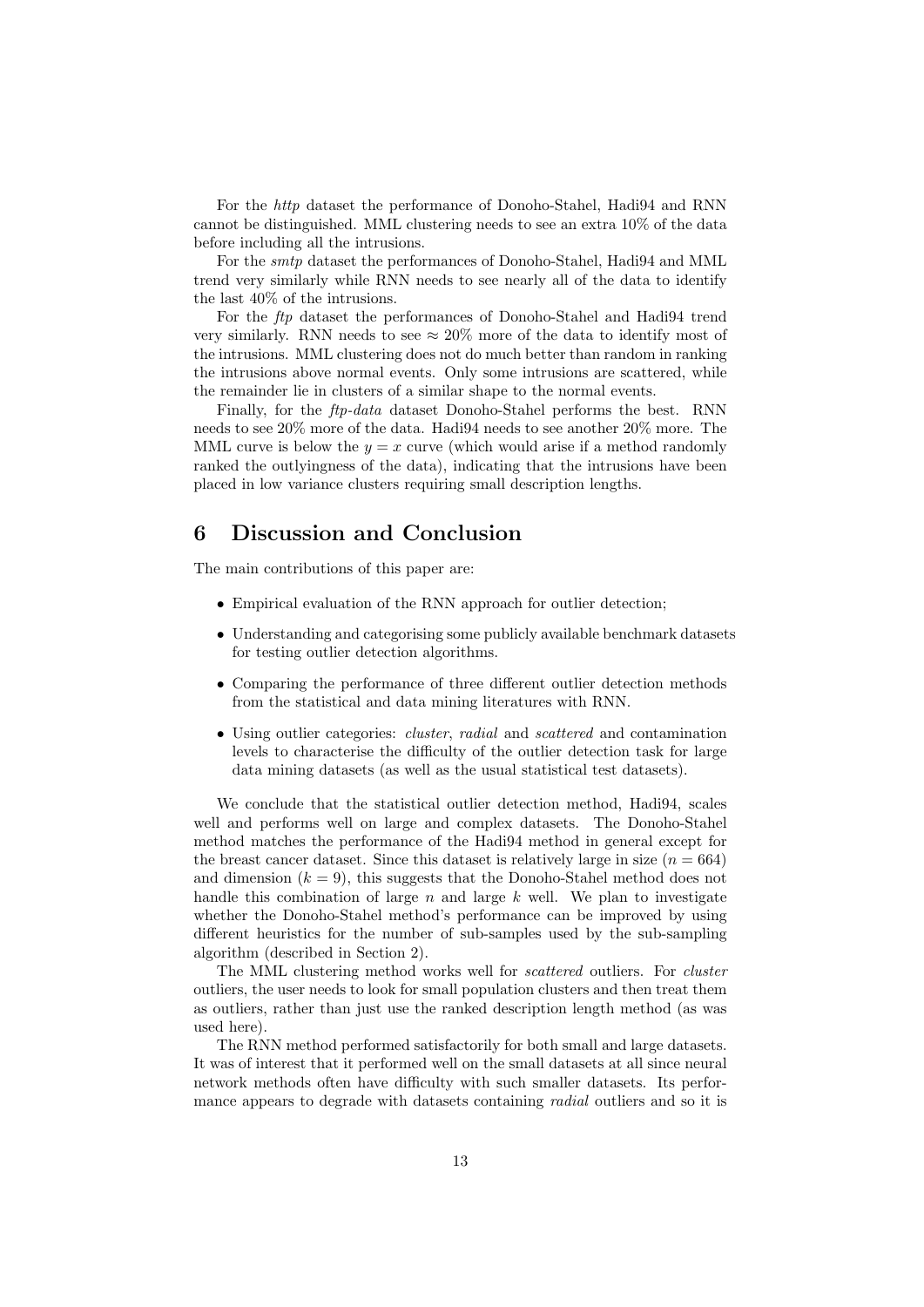not recommended for this type of dataset. RNN performed the best overall on the KDD intrusion dataset.

In summary, outlier detection is, like clustering, an unsupervised classification problem where simple performance criteria based on accuracy, precision or recall do not easily apply. In this paper we have presented our new RNN outlier detection method, datasets on which to benchmark it against other methods, and results which can form the basis of ranking each method's effectiveness in identifying outliers. This paper begins to characterise datasets and the types of outlier detectors that work well on those datasets. We have begun to identify a collection of benchmark datasets for use in comparing outlier detectors.

Further effort is required in order to better formalise the objective comparison of the outputs of outlier detectors. In this paper we have given an indication of such an objective measure where an outlier detector is assessed as identifying, for example, 100% of the known outliers in the top 10% of the rankings supplied by the outlier detector. Such objective measures need to be developed and assessed for their usefulness in comparing outlier detectors.

### References

- [1] 1999 KDD Cup competition. http://kdd.ics.uci.edu/databases/ kddcup99/kddcup99.html.
- [2] A. C. Atkinson. Fast very robust methods for the detection of multiple outliers. Journal of the American Statistical Association, 89:1329–1339, 1994.
- [3] S. D. Bay. The UCI KDD repository, 1999. http://kdd.ics.uci.edu.
- [4] N. Billor, A. S. Hadi, and P. F. Velleman. BACON: Blocked adaptive computationally-efficient outlier nominators. Computational Statist  $\&$  Data Analysis, 34:279–298, 2000.
- [5] C. L. Blake and C. J. Merz. UCI repository of machine learning databases, 1998.
- [6] G. E. Hinton D. H. Ackley and T. J. Sejinowski. A learning algorithm for boltzmann machines. Cognit. Sci., 9:147–169, 1985.
- [7] P. deBoer and V. Feltkamp. Robust multivariate outlier detection. Technical Report 2, Statistics Netherlands, Dept. of Statistical Methods, 2000. http://neon.vb.cbs.nl/rsm/P\_su2000.htm.
- [8] N. R. Draper and H. Smith. Applied Regression Analysis. John Wiley and Sons, New York, 1966.
- [9] W. DuMouchel and M. Schonlau. A fast computer intrusion detection algorithm based on hypothesis testing of command transition probabilities. In Proceedings of the 4th International Conference on Knowledge Discovery and Data Mining (KDD98), pages 189–193, 1998.
- [10] T. Fawcett and F. Provost. Adaptive fraud detection. Data Mining and Knowledge Discovery, 1(3):291–316, 1997.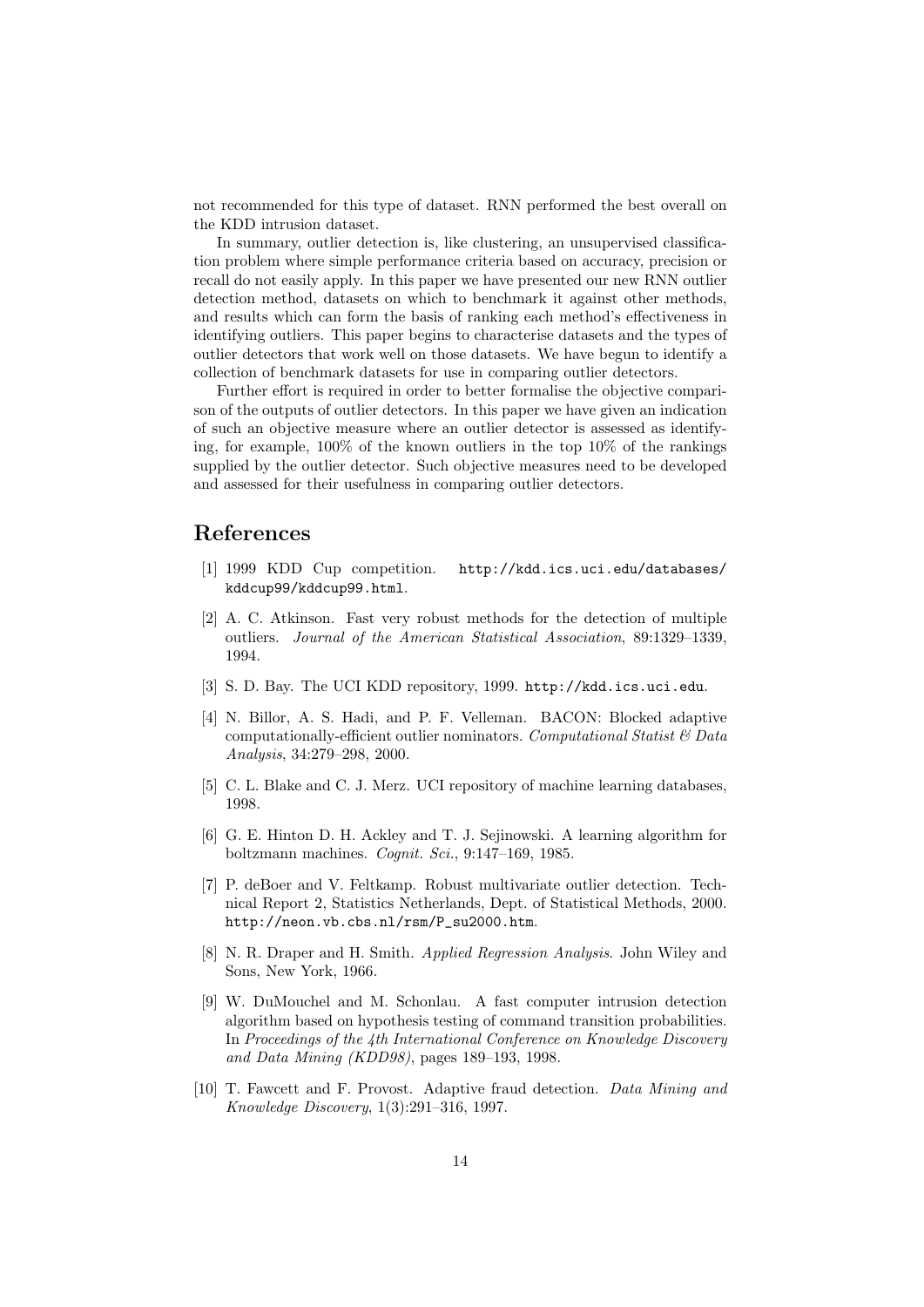- [11] C. Feng, A. Sutherland, R. King, S. Muggleton, and R. Henery. Comparison of machine learning classifiers to statistics and neural networks. In Proceedings of the International Conference on AI & Statistics, 1993.
- [12] A.S. Hadi. A modification of a method for the detection of outliers in multivariate samples. Journal of the Royal Statistical Society,  $B$ , 56(2), 1994.
- [13] D. M. Hawkins. Identification of outliers. Chapman and Hall, London, 1980.
- [14] D. M. Hawkins, D. Bradu, and G. V. Kass. Location of several outliers in multiple regression data using elemental sets. Technometrics, 26:197–208, 1984.
- [15] S. Hawkins, H. X. He, G. J. Williams, and R. A. Baxter. Outlier detection using replicator neural networks. In Proceedings of the Fifth International Conference and Data Warehousing and Knowledge Discovery (DaWaK02), 2002.
- [16] R. Hecht-Nielsen. Replicator neural networks for universal optimal source coding. Science, 269(1860-1863), 1995.
- [17] W. Jin, A. Tung, and J. Han. Mining top-n local outliers in large databases. In Proceedings of the 7th International Conference on Knowledge Discovery and Data Mining (KDD01), 2001.
- [18] E. Knorr and R. Ng. A unified approach for mining outliers. In Proc. KDD, pages 219–222, 1997.
- [19] E. Knorr and R. Ng. Algorithms for mining distance-based outliers in large datasets. In Proceedings of the 24th International Conference on Very Large Databases (VLDB98), pages 392–403, 1998.
- [20] E. Knorr, R. Ng, and V. Tucakov. Distance-based outliers: Algorithms and applications. Very Large Data Bases, 8(3–4):237–253, 2000.
- [21] E. M. Knorr, R. T. Ng, and R. H. Zamar. Robust space transformations for distance-based operations. In Proceedings of the 7th International Conference on Knowledge Discovery and Data Mining (KDD01), pages 126–135, 2001.
- [22] G. Kollios, D. Gunopoulos, N. Koudas, and S. Berchtold. An efficient approximation scheme for data mining tasks. In Proceedings of the International Conference on Data Engineering (ICDE01), 2001.
- [23] A. S. Kosinksi. A procedure for the detection of multivariate outliers. Computational Statistics & Data Analysis, 29, 1999.
- [24] O. L. Mangasarian and W. H. Wolberg. Cancer diagnosis via linear programming. SIAM News, 23(5):1–18, 1990.
- [25] J. J. Oliver, R. A. Baxter, and C. S. Wallace. Unsupervised Learning using MML. In Proceedings of the Thirteenth International Conference (ICML 96), pages 364–372. Morgan Kaufmann Publishers, San Francisco, CA, 1996. Available from http://www.act.cmis.csiro.au/rohanb/.